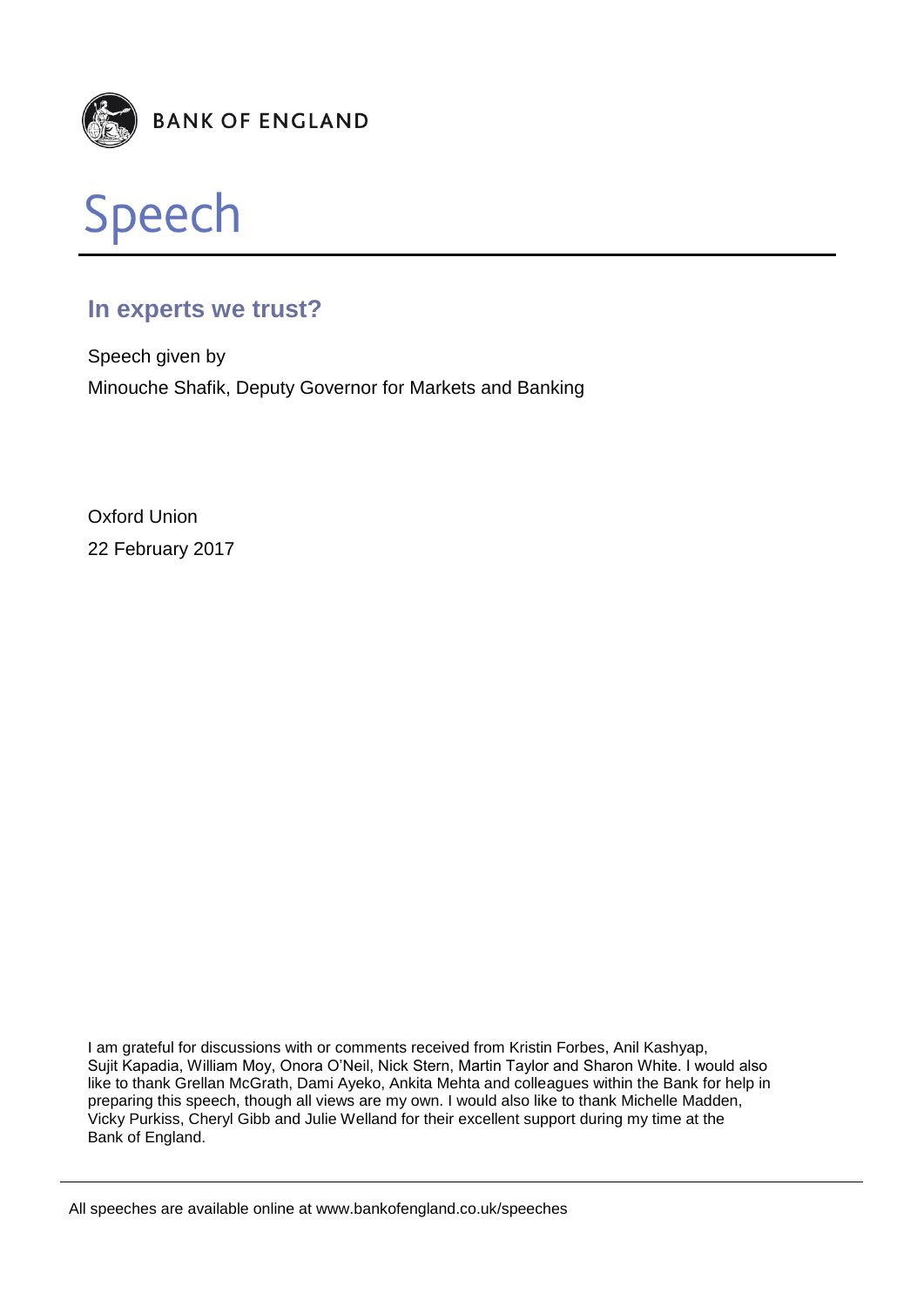#### **Introduction**

Experts have come in for a great deal of criticism of late. The turning point was probably the 2008 financial crisis which was seen as a failure of mainstream economists as well as of the "establishment" more generally who had previously touted the benefits of a system that came crashing down on the heads of ordinary people. Another wave of expert skepticism followed the Eurozone crisis, perceived by some as an elite project that had painful consequences for the public at large, especially for countries in the southern periphery. This was compounded by a conduct crisis as scandals broke out over mis-selling, currency manipulation and LIBOR rigging in the financial sector which only strengthened the suspicion that the system is rigged in favour of the rich and powerful. "Experts," who were regarded as the handmaiden of this system, were seen as responsible for many of these ills and skepticism about their credibility loomed large in the debate about Brexit.

In addition to experts having been seen to have "got it wrong," their monopoly on opinion has been weakened by technology. Social media and the internet have contributed to a disintermediation of experts as information has become more widely available, news has become more targeted to individual interests and preferences, and as people increasingly choose who to trust and follow. Who needs experts when you have Facebook, Google, Mumsnet and Twitter? Better to rely on oneself and one's network of friends over a set of experts in the pockets of corporations, political parties and banks.

I want to explore these developments because I think they speak to some of the most important issues of our time. They will determine the quality of politics and policy in the future, who is trusted and why. There are also some important lessons for policy makers as well as for universities which are the factories for producing experts and the place in which a great deal of expert debate occurs.

#### **What have the experts ever done for us?**

Recall the scene in the Monty Python skit, the Life of Brian, in which a group named the People's Front of Judea is organizing a rebellion against the Roman empire. They work themselves up into a righteous frenzy culminating in their leader, Reg, yelling "what have they [the Romans] ever given us?" Although the question is intended to be rhetorical, after a short pause one of the rank and file gingerly points out that the local aqueduct has been useful. Several others then feel obliged to chip in with other helpful innovations from the Romans, until finally Reg has to restate his question as "Apart from the sanitation, the medicine, education, wine, public order, irrigation, roads, a fresh water system and public health, what have the Romans ever done for us?!"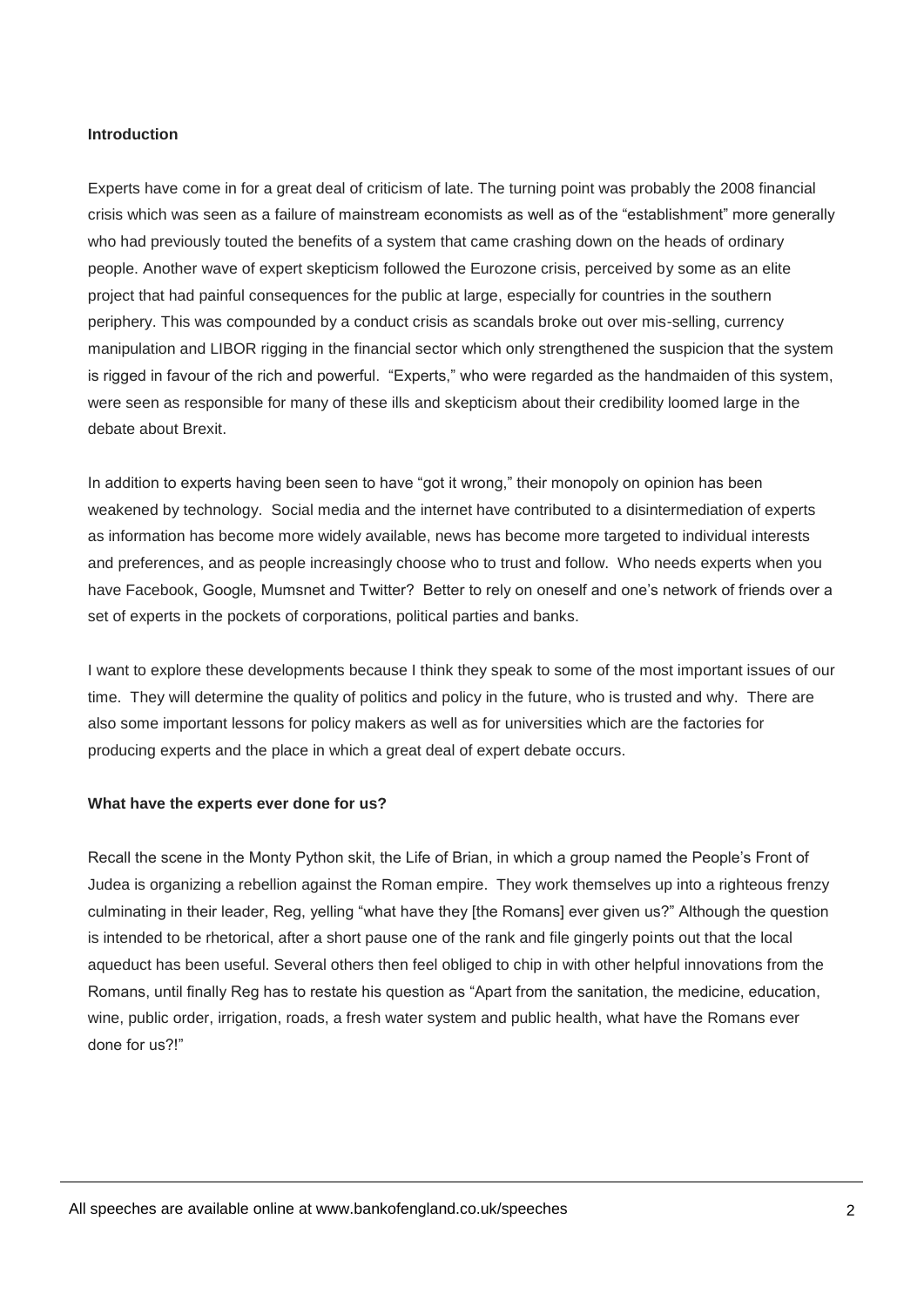And what have the experts ever done for us? We have gained about 20 years of life expectancy since 1950<sup>1</sup> as a result of advances in water, sanitation and healthcare. Millions used to die of easily treatable illnesses like diarrhea or influenza. Polio used to paralyze 350,000 people annually as recently as 1988; today it has been virtually eradicated<sup>2</sup>. Average world incomes have risen over twentyfold - from \$446 to \$10,057 in current US\$<sup>3</sup> - as a result of improved economic policies, particularly in developing countries. The proportion of the world living in poverty fell from 44% in 1980 to 11% in 2013<sup>4</sup>. And while the global population has grown from about 5 billion in 1990 to about 7 billion today<sup>5</sup>, the number who go to bed hungry has fallen from about a billion to 795 million<sup>6</sup>. The application of expertise has given us not just aqueducts, sanitation, roads, education and wine, but much, much more.

With these achievements in mind, it is not surprising that many decisions have been delegated to experts – by which I mean those who have invested time to develop a deep knowledge of a particular subject, usually with credentials and ongoing professional development to maintain their skills. Since the time when Caesar introduced the Julian Calendar based on expert advice to prevent the pontifex from manipulating the dates to favour their political allies, politicians have turned to experts to help them make better decisions.<sup>7</sup> The mechanisms for doing this have varied: trusted advisors; independent commissions tasked with solving a particular problem; expert witnesses appearing before parliament or the courts; or creating expert institutions with well-defined mandates to deliver a policy objective. A well-known example of such technocracy in action in the UK is the National Institute for Health and Care Excellence (NICE) which is tasked with making the difficult trade-offs around which treatments will be funded by the National Health Service. This ensures those decisions are made on the basis of medical science and rigorous cost benefit analysis, and insulates politicians from lobbying by different interests.

Another important example of delegation to experts has been the creation of independent central banks to decide on monetary policy to deliver an inflation target set by government. Frustration with high inflation in the 1970s made many countries move towards de-politicizing decisions about monetary policy and interest rates. Research suggested that political pressure led to an 'inflation bias' in policymaking, which could be solved by delegating responsibility for price stability to independent central banks.<sup>8</sup> The following decades

-

highlighted issues related to the 'time inconsistency' that arises when the plans that policymakers would like to implement in future are different to the policies they prefer to use when the time actually comes. Barro and Gordon (See "Rules, discretion and reputation in a model of monetary policy", Journal of Monetary Economics, 1983) analysed these issues in the context of monetary policy to show that

Source: Ourworldindata.org

<sup>&</sup>lt;sup>2</sup> Source: World Health Organisation

Source: The World Bank

<sup>&</sup>lt;sup>4</sup> Where poverty is defined as living on less than \$1.90 a day at 2011 prices. Source: World Bank

<sup>(</sup>http://data.worldbank.org/topic/poverty)

<sup>5</sup> Source: World Bank

<sup>6</sup> Source The Food and Agriculture Organisation (FAO) of the United Nations

<sup>7</sup> Until 46 BC, the calendar used in the Roman Empire consisted of 12 months of a total of 355 days, with the intention that an additional month would be added in some years so as to keep the calendar in line with the solar year (of 365¼ days). The pontifices had some discretion over the calendar, meaning they could use it for political advantage by lengthening or shortening the terms of Roman magistrates who were supposed to serve for a calendar year. This led to considerable confusion for ordinary citizens as to what date it was. Moreover, by the 40s BC the Roman calendar was three months ahead of the solar calendar. In response, Julius Caesar introduced a calendar of 365 days, with a leap year every 4 years, based on expert advice from the Alexandrian astronomer Sosigenes, to insure that the civic calendar remained aligned to the solar one without any human intervention.<br><sup>8</sup> Kydland and Prescott (See <u>"Rules Rather than Discretion: the Inconsistency of Optimal Plans"</u>, Journal of Political E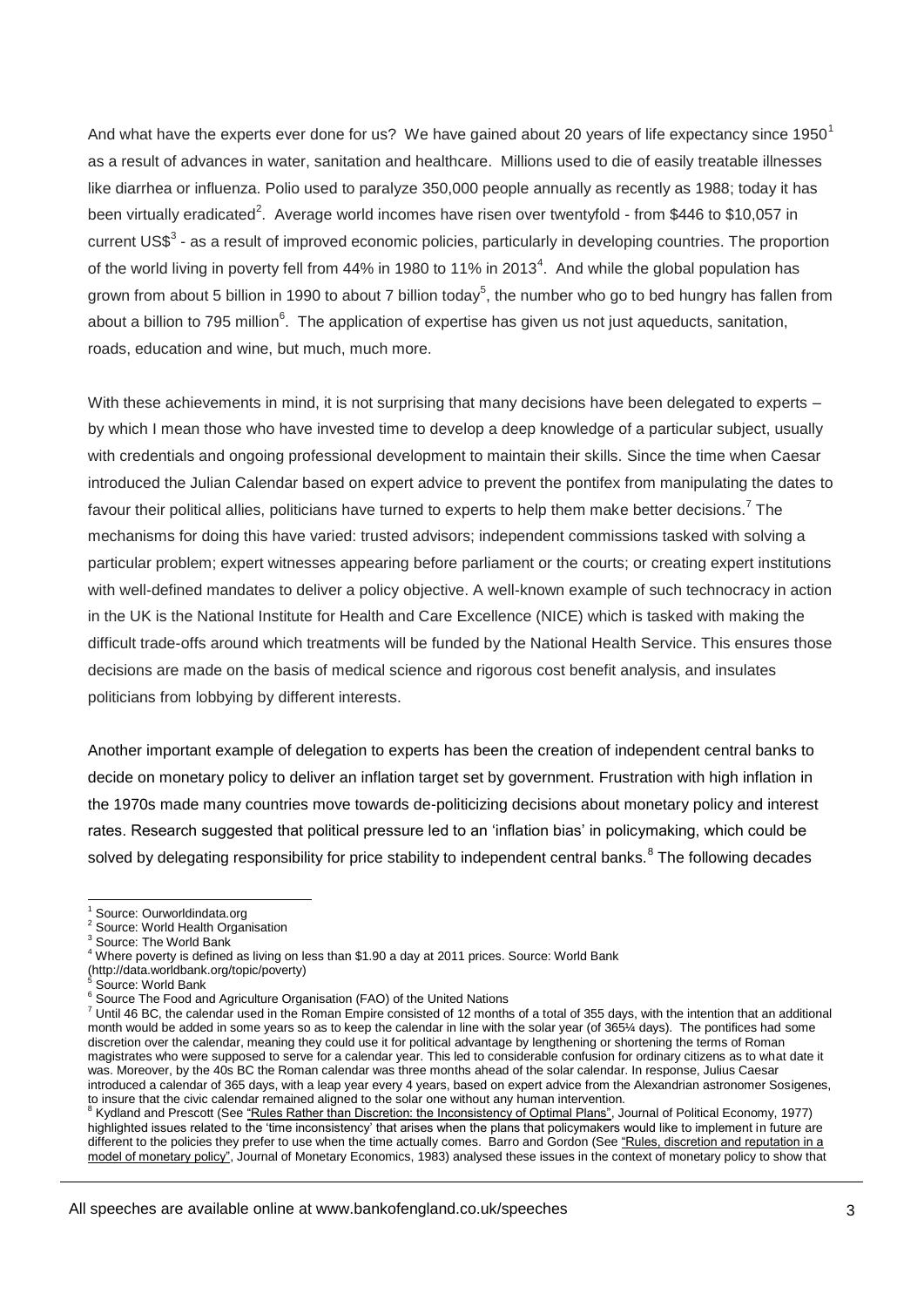saw a trend towards greater independence. According to one widely used index, 85% of central banks had a moderate degree of independence by the early 2000s, compared to less than 40% in the 1970s and 80s.<sup>9</sup> There is considerable evidence that countries that have given central banks greater independence have been more successful at maintaining low and stable inflation.<sup>10</sup>

Similarly, many countries have tried to insulate fiscal policy from the political cycle. When I was at the IMF, we often observed countries running large fiscal deficits in the run up to an election to win votes from key constituencies, only to be followed by a crisis thereafter when budget austerity and monetary tightening would be necessary to restore stability. To dampen this cycle of boom and bust, many countries introduced fiscal councils to provide independent assessments of fiscal plans and performance and produce macroeconomic and budgetary forecasts. A review of international experience found that fiscal councils improve outcomes when they are operationally independent, have strong public engagement and have an explicit role in monitoring compliance with fiscal policy rules.<sup>11</sup>

But experts have also gotten things wrong. Such as, not warning about the risks that resulted in the financial crisis of 2008. During a visit by the Queen to the London School of Economics in 2008, she asked why no one had predicted the credit crunch? The answer, in the form of a letter signed by 33 distinguished economists, admitted that "the failure to foresee the timing, extent and severity of the crisis and to head it off…was principally a failure of the collective imagination of many bright people, both in this country and internationally, to understand the risks to the system as a whole."<sup>12</sup> The letter ends by noting the importance of candor in dissecting the lessons learned and applying them in future.<sup>13</sup>

Sometimes expert systems for quality control also fail. One of the most infamous is the 1998 study based on just 12 children published in the Lancet claiming there was a link between the MMR vaccine and autism. Uptake of the MMR vaccine subsequently dropped to under 80% nationally, and mumps reached epidemic levels in Britain in 2005. It later transpired that the lead author of the article had failed to disclose his role as a paid adviser in a lawsuit claiming MMR had harmed children. He was struck off, later studies have failed to establish a credible link between vaccines and autism, and the Lancet has fully retracted the article.

if policymakers had systematically overambitious goals for economic activity they would succeed only in generating extra inflation. A seminal paper by Rogoff (1985) first suggested that delegating monetary policy to an independent central bank can overcome the inflation bias problem, delivering lower inflation *and* output variability.

See Cukierman, Webb and Neyapti (See "Measuring the Independence of Central Banks and Its Effect on Policy Outcomes", The World Bank Economic Review, 1992) and Crowe and Meade (See "The Evolution of Central Bank Governance around the World", Journal of Economic Perspectives, 2007). I define central banks with an index score greater than 0.4 on the Cukierman, Webb and

Neyapti (1992) index as having a 'moderate' degree of independence.<br><sup>10</sup> See for example, Grilli, Masciandaro, and Tabellini (See "Political and Monetary Institutions and Public Finance Policies in the Industrial Countries", Economic Policy, 1991), Cukierman, Webb, and Neyapti (1992), Alesina and Summers ("Central Bank Independence and Macroeconomic Performance: Some Comparative Evidence", Journal of Money, Credit and Banking, 1993), Cukierman, Miller, and Neyapti ("Central Bank Reform, Liberalization and Inflation in Transition Economies - An International Perspective", Journal of Monetary Economics 2002) and Dincer and Eichengreen ("Central Bank Transparency and Independence: Updates and New Measures", International Journal of Central Banking, 2014).<br><sup>11</sup> IMF, "The Functions and Impact of Fiscal Councils," Paper to the IMF Board, 16 July 2013.

<sup>12</sup> Besley, T and Hennessy, P. (2009) The Global Financial Crisis – Why Didn't Anybody Notice?, British Academy

<sup>&</sup>lt;sup>13</sup> In a recent speech, my colleague Andy Haldane also argues that economics needs to draw more heavily on approaches and models used in other disciplines. See Haldane, A The Dappled World Speech at the GLS Shackle Biennial Memorial Lecture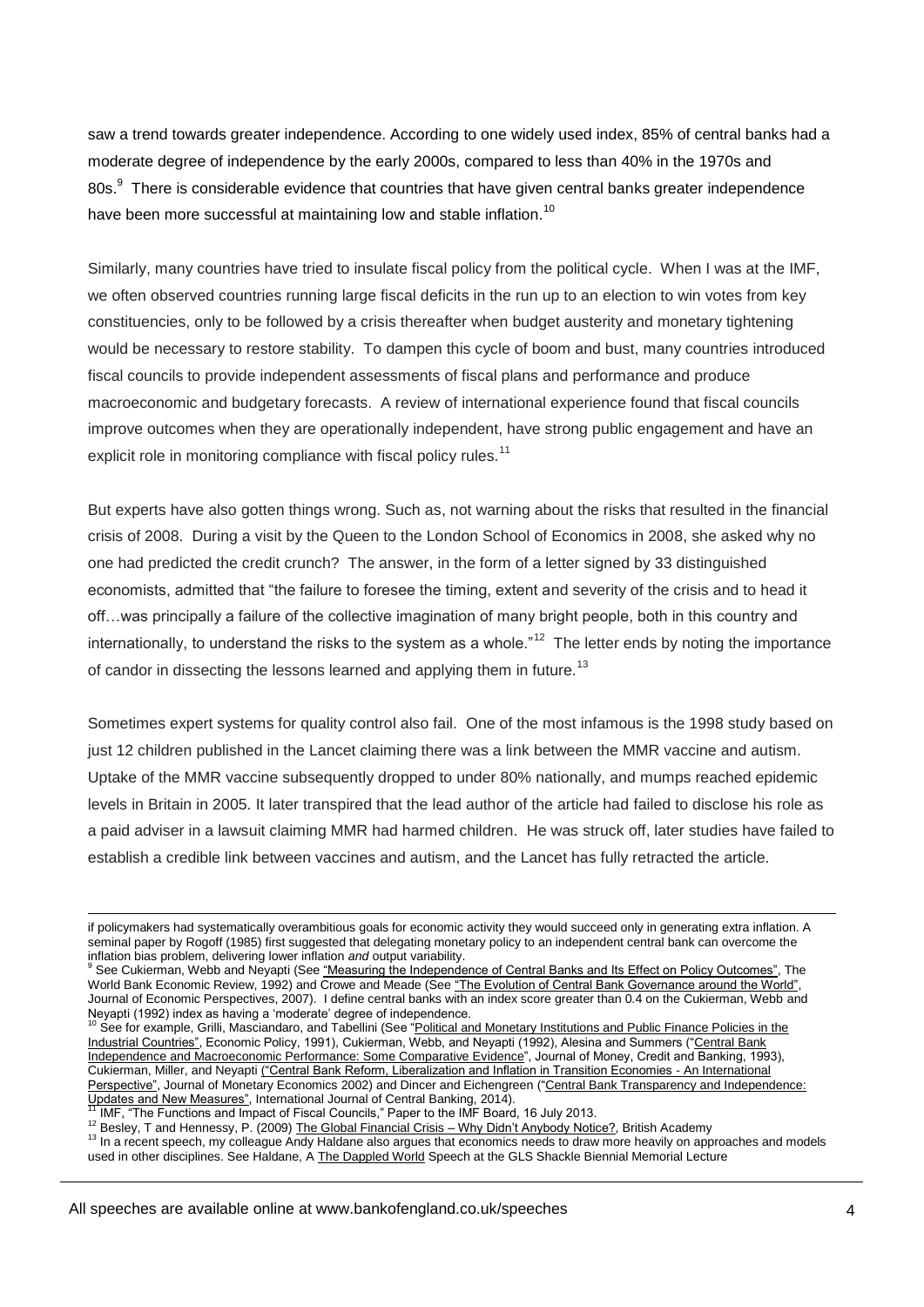Another catastrophic example is South African President Thabo Mbeki's rejection of consensus expert opinion on the treatment of HIV/AIDS in favour of the views of a professor at the University of California who argued it was caused by malnutrition rather than a virus. Mbeki's refusal to believe and fund mainstream treatments for HIV resulted in 300,000 lives lost and the birth of 35,000 HIV positive children whose infections could have been avoided. <sup>14</sup>

These failures underlined the importance of experts being subject to challenge and having rigorous processes for differentiating good experts from bad ones. Historically, some of the best challenge has come from the process of scientific discovery and from other experts through peer review. Karl Popper argued that in a world of uncertainty and complexity, we cannot know the truth, we can only make increasingly better guesses by weeding out falsehoods. <sup>15</sup> Scientific progress occurs as evidence is accumulated through better and better guesses – hence the importance of putting in place processes for challenge to avoid the tyranny of misguided ideologies. In academic life this process is based on principles like the need for researchers to be "disinterested" and have no material stake in the outcome, subject themselves to peer review, and (in many disciplines) make their data available to enable replication of their results<sup>16</sup>.

#### **The changing landscape of information, opinion and trust**

Today, however, experts are facing a new challenge in the form of the dilution of their monopoly over authoritative opinion. Technology has changed the amount of information people have access to, the way they get it and how they form their opinions. According to a report by the Reuters Institute for the Study of Journalism here at Oxford University, half of people with online access use social media as a news source (the number having doubled in the US since just 2013).<sup>17</sup> Young people are particularly reliant on social media, with 28% of 18-24 year olds saying it is their main source of news, putting it ahead of television (Chart 1). Media has always been open to the criticism that it tells people what they want to hear rather than the difficult truth<sup>18</sup>. But the selection and delivery of news by algorithms which guess users' preferences based on content they have previously read and liked would seem to dramatically increase the risk of living one's life in an informational echo chamber.

<sup>&</sup>lt;sup>14</sup> Estimate by Harvard School of Public Health cited in Nichols, Thomas (2017), The Death of Expertise, Oxford: Oxford University Press.<br><sup>15</sup> Popper, Karl (1963) <u>Conjectures and Refutations: The Growth of Scientific Knowledge, London: Routledge.</u>

<sup>&</sup>lt;sup>16</sup> There have been several recent examples where the release of data and attempts to replicate results has fostered healthy debate. See for example Reinhoff and Rogoff (Growth in the Time of Debt, NBER Working Paper No. 15639) and Thomas Herndon, Michael Ash and Robert Pollin (Does high public debt consistently stifle economic growth? A critique of Reinhart and Rogoff, Cambridge J Econ (2014) 38 (2): 257-279), and Picketty (Capital in the 21<sup>st</sup> Century, translated by Arthur Goldhammer, Harvard University Press) and Giles ('Data problems with Capital in the 21<sup>st</sup> Century. See https://www.ft.com/content/9bb07a8f-11bc-366b-98bb-fb2d450f1189).

Newman, N., Fletcher, R., Levy, D.A., Nielsen, R.K. (2016) Reuters Institute digital news report 2016, Reuters Institute for the Study of Journalism. <sup>18</sup> See for example Gentzkow, M and Shapiro, J M (2010) What drives Media Slant? Evidence from U.S. Daily Newspapers,

Econometrica, Vol 78, No. 1, pp 35-71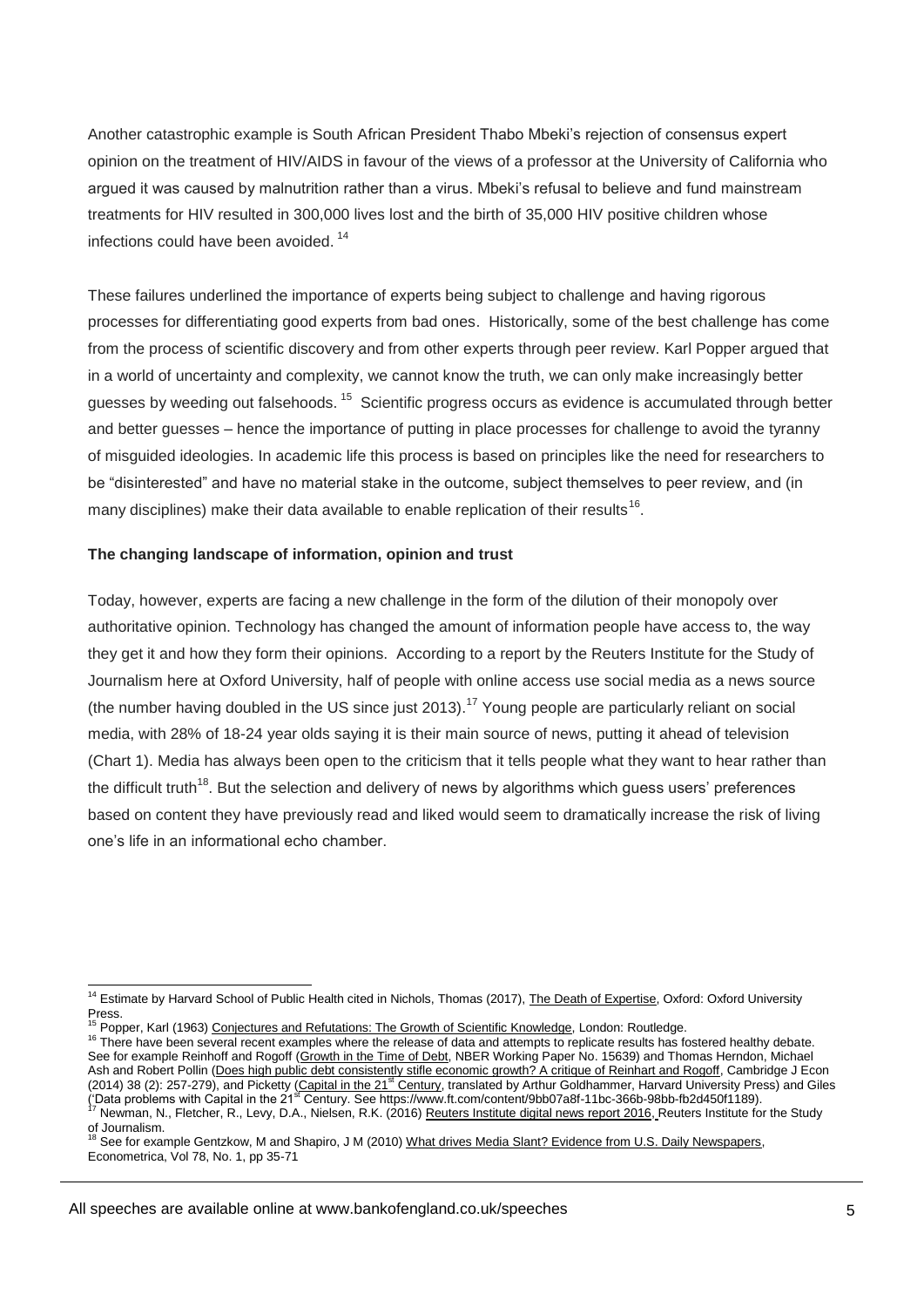**Chart 1:** Main News Sources Split By Age



**Source:** Reuters Institute for the Study of Journalism

The digitization of knowledge and the fact that it is usually freely available has been hugely democratizing and empowering of people to get information to shape their views<sup>19</sup>. Individuals can go to the doctor better informed about their illnesses and alternative treatments. The wisdom of crowds can generate restaurant reviews, ratings of products and services, and alternative perspectives on a wide range of issues. And trust can be built based on studying the "likes" and "dislikes" or reading the reviews of thousands of individuals.

But there has been a downside – people can be overwhelmed with information that is difficult to verify, algorithms create echo chambers of the like-minded who are never challenged; fake news distorts reality; "post-truth" fosters cynicism; anonymity bestows irresponsible power onto individuals who can abuse it; a world in which more clicks means more revenue rewards the most shrill voices and promotes extreme views.

Experts, who sift through all the information and make informed judgments, are just one of many voices in this cacophony. And the inaccessible language they use often renders them the least heard. Experts define themselves through "boundary work" that separates them from non-experts. This can include credentials, jargon, control over journals and control over training the new experts.<sup>20</sup> But this boundary work can also reduce their effectiveness, especially in a world where there are many alternative sources of views. A recent blog post by Bank of England staff compares the linguistic complexity of our publications to other sources of information and finds they require a level of reading comprehension which makes them accessible to only one in five people (Chart 2).<sup>21</sup> For example, at the Bank of England we have learned that talking about "prices and jobs" is far more effective than economists' jargon of inflation and employment. And in preparing this speech I was pleased to discover that linguistic analysis found it was at an "intermediate" level of linguistic complexity – equivalent to a political speech or a tabloid newspaper.

<sup>&</sup>lt;sup>19</sup> Papacharissi, Z. (2002) The Virtual Sphere: The Internet as a Public Sphere, New media & society, 4(1), 9-27

<sup>&</sup>lt;sup>20</sup> Rifkin and Merton (1997), Negotiating Expert Status.

<sup>&</sup>lt;sup>21</sup> Fullwood, J (2016) "A cat, a hat and a simple measure of gobbledygook: How readable is your writing?", blog on Bank Underground [\(https://bankunderground.co.uk/2016/10/04/a-cat-a-hat-and-a-simple-measure-of-gobbledygook-how-readable-is-your-writing/\)](https://bankunderground.co.uk/2016/10/04/a-cat-a-hat-and-a-simple-measure-of-gobbledygook-how-readable-is-your-writing/)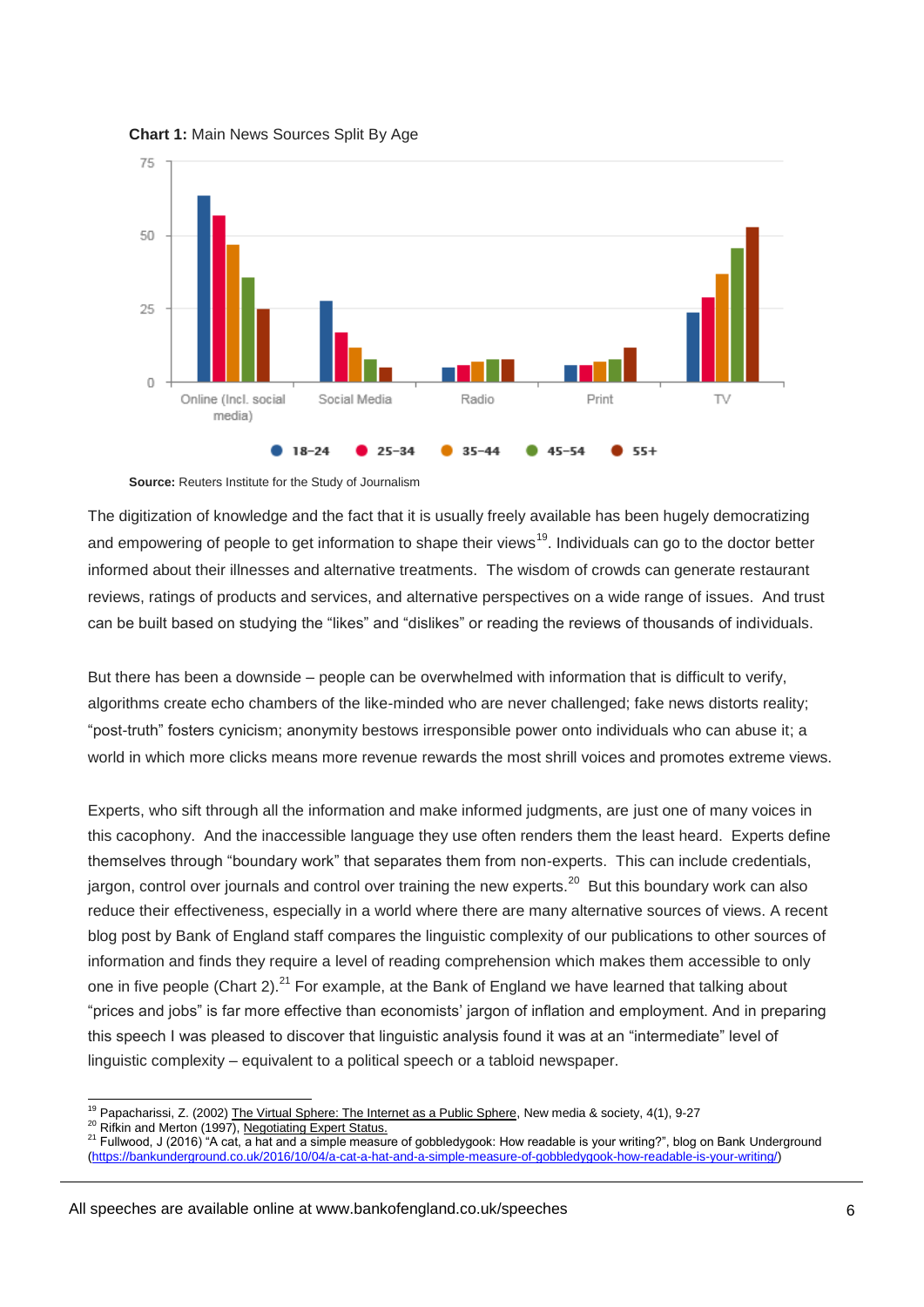



**Source:** Fullwood, J (2016), US national adult literacy survey (1992), Flesch-Kincaid readability test <sup>a</sup>Literacy grade level and % of population proficient at each level are based on US data.

Experts' attempts to make themselves heard is also made more difficult by the changing landscape of trust. The age of deference is certainly over. The Edelman Trust Barometer for 2017 finds that in two-thirds of countries, less than 50% trust mainstream institutions of business, government, media and NGOs to do what is right.<sup>22</sup> It is important to note that measuring trust is perilous because reliable longitudinal data is scarce and when available does not show a clearly declining trend in all areas. The current "crisis of trust" is often attributed to the Great Recession of 2008 and has been compounded by the adverse side effects of globalization and technology as well as numerous high profile examples of untrustworthy behavior by politicians, banks and various institutions. The response to this lack of trust in institutions has been to look elsewhere. "A person like yourself" is now as credible as an academic or technical expert, and far more credible than a CEO or a government official – reflecting a shift in trust toward family and friends that we have witnessed on social media.

## **An agenda for rebuilding trustworthiness**

We need expertise more than ever to solve the world's problems. But we are in a time where confidence in experts is at an all-time low. Many are trying to think of ways to restore trust in experts and institutions. In her very thoughtful Reith Lectures, Onora O'Neill was skeptical that requiring ever greater transparency ("it seems no information about an institution and profession is too boring or routine to remain unpublished") and

<sup>-</sup><sup>22</sup> Edelman Trust Barometer (2017).

All speeches are available online at www.bankofengland.co.uk/speeches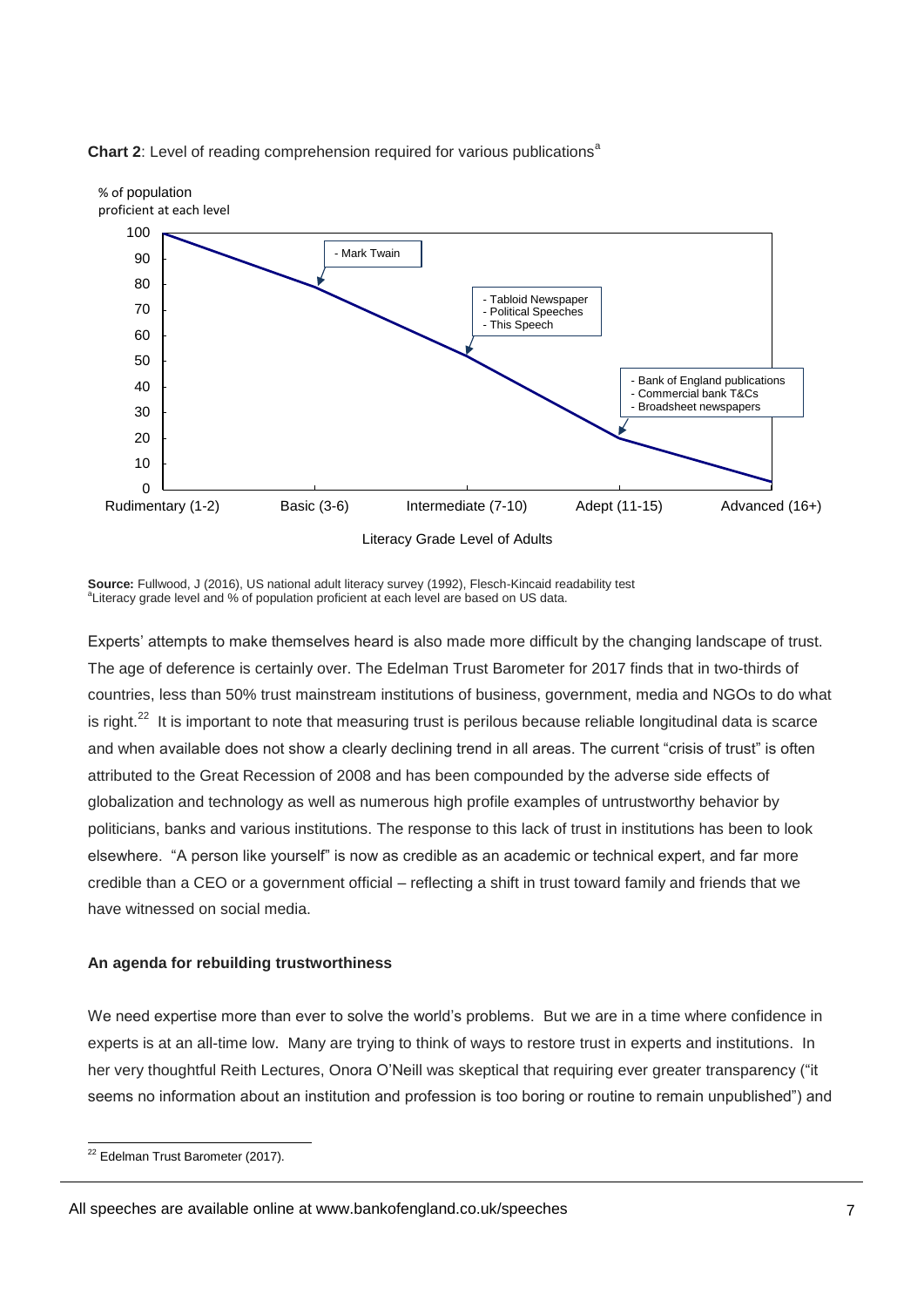imposing ever more box ticking accountability would work. Transparency is not good enough if information is inaccessible and unassessible. Instead, we should focus more on increasing trustworthiness.<sup>23</sup> Societies have two ways of doing this: (1) legislation, regulation or guidance that set standards often accompanied by requirements to check compliance and (2) providing information that empowers individuals to assess trustworthiness for themselves.<sup>24</sup>

What could this look like? In this final section I will sketch out the elements of an agenda that could enhance the trustworthiness of experts.

## 1. Experts should embrace uncertainty

As was once so eloquently put by Mervyn King, experts must resist the pressure for "an illusion of certainty".<sup>25</sup> Bertrand Russell once said, "The whole problem of the world is that fools and fanatics are always so certain of themselves, but wiser people so full of doubts." So much of public debate today is painted in black and white when the reality is normally multicoloured. In most fields of scientific enquiry from economics, to medicine, to climate change - we make progress by making progressively better guesses. We are uncertain not only about whether our models are calibrated correctly, but even about whether our models are the right ones to be using at all. Rather than pretending to be certain and risk frequently getting it wrong, being candid about uncertainty will over the long term build the credibility of experts. As Andre Gide said, "Trust those who seek the truth but doubt those who say they have found it."<sup>26</sup> A good example of that is the use of "fan charts" in forecasts produced by the Monetary Policy Committee (MPC) which show the wide range of possible outcomes for a given set of initial circumstances.  $27$ 

However, conveying uncertainty increases the complexity of a message, making it increasingly difficult to do in a world where short form is paramount. For example, it is a lot easier to tweet "BoE forecasts growth of 2%" than it is to tweet "If economic circumstances identical to today were to prevail on 100 occasions, the best collective judgment of the MPC is that the mature estimate of GDP growth would lie above 2% on 50 occasions and below 2% on 50 occasions," even though that would be a more accurate description of the true meaning of the fan charts. In short, the modern challenge for experts is how to communicate with brevity, but without bravado.<sup>28</sup>

<sup>-</sup><sup>23</sup> O'Neill, O. (2002) Reith Lectures: A Question of Trust.

<sup>&</sup>lt;sup>24</sup> O'Neill, O. (2017) Questioning Trust, Routledge Handbook (Mineograph).

<sup>25</sup> King, M. (2004), "What Fates Impose: Facing Up to Uncertainty," Eighth British Academy Annual Lecture, December.

<sup>26</sup> Gide, Andre (1952), Ainsi soit-il ou Le jeu sont-faits, Paris: Gallimard.

<sup>&</sup>lt;sup>27</sup> Another example is the Chicago Booth IGM Experts Panel, in which economists are asked not only for their responses, but also how confident they are in their answers. When collated responses are then presented raw, and weighted by confidence.

<sup>28</sup> A particularly famous example of good and clear communication of a complicated message is Feynman Diagrams, which are pictorial representations of the behaviour of subatomic particles.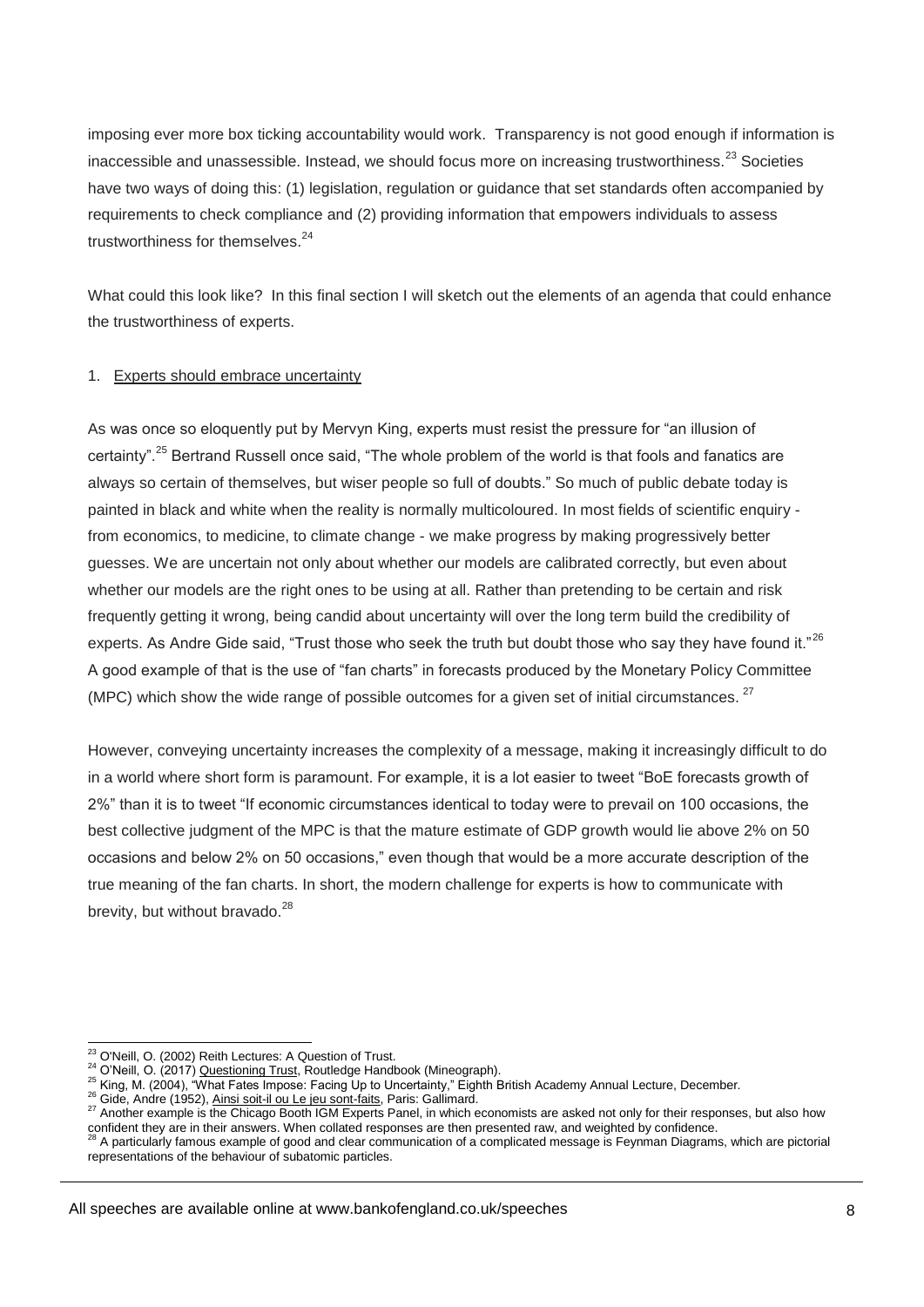### 2. Good practices need to become more widespread in the media

Good standards and practices are important given the vital role the media plays in any democracy and in mediating the views of experts – and they exist in many places. But the economics of the industry has created a dangerous trend where the unwillingness to pay for content means that financial pressures squeeze out higher quality reporting. Many news organisations have to rely on "native advertising" (whereby a product is promoted under the guise of a news story) to generate income. Perhaps as a result, trust in mainstream media has plummeted more than any other institution and is now distrusted in more than 80% of countries.<sup>29</sup> This has been exacerbated by the rise of fake news and the phenomenon of "false equivalence" whereby, in the name of balanced reporting, news organizations give equal time to credible and less credible sources. How can producers of information and expertise balance the need for reliability with allowing different views to be heard? What is the balance between freedom of speech and the media's duty to inform $2^{30}$ 

Few institutions value freedom of speech more than universities. The academy has a special role in the ecosystem of ideas by providing an independent place where different perspectives are heard. But as well as being heard, these views are also subjected to scrutiny and challenge, and judged by rigorous standards. Universities have well established principles governing what is valued as an intellectual contribution. These principles are enshrined in things like the Haldane principle which states that the subjects of research should be chosen by academics and not by politicians.<sup>31</sup> Practices such as peer review, competitive processes for funding research, requirements to publish data and transparency about conflicts of interests in publications are well established in the academic world.<sup>32</sup>

Perhaps some of those standards and principles widely used in academia need to be adapted and applied more widely to the world of think tanks, websites and the media? For example, should think tanks have to report transparently about where their funding comes from? Should journalists and bloggers be exposed for reporting or recirculating falsehoods or rumors? Should digital platforms take greater responsibility for their content as part of their duty to inform and to protect their own brands? The debate on standards and good practice has just begun, and is very welcome.<sup>33</sup>

<sup>-</sup><sup>29</sup> Edelman Trust Barometer, 2016.

<sup>&</sup>lt;sup>30</sup> An example of this question in action is the criticism that online video companies have received for making available an anti-vaccine documentary that was directed by the author of the discredited Lancet study on the link between the MMR vaccine and autism.  $31$  This important principle has been reaffirmed with the creation of UK Research and Innovation. Government is fully committed to the principle that funding decisions should be taken by experts in their relevant areas and […] have ensured this is reflected in the design of UKRI. DfE Higher Education and Research Bill: UKRI Vision, Principles & Governance.

 $32$  These principles also underpin the MPC in which independent experts debate the issues and vote on interest rates based on their best professional judgment.

<sup>33</sup> Germany, with a long tradition of prosecuting hate speech, is considering imposing a fine on those that transmit fake news. As a result, Facebook is putting in place a process to flag dubious stories to a fact checker, during which they will not be prioritized by news feed algorithms. Facebook, Google, Buzzfeed and others have joined an industry initiative called Crosscheck which aims to verify content circulating online, with a particular focus on the upcoming French presidential election.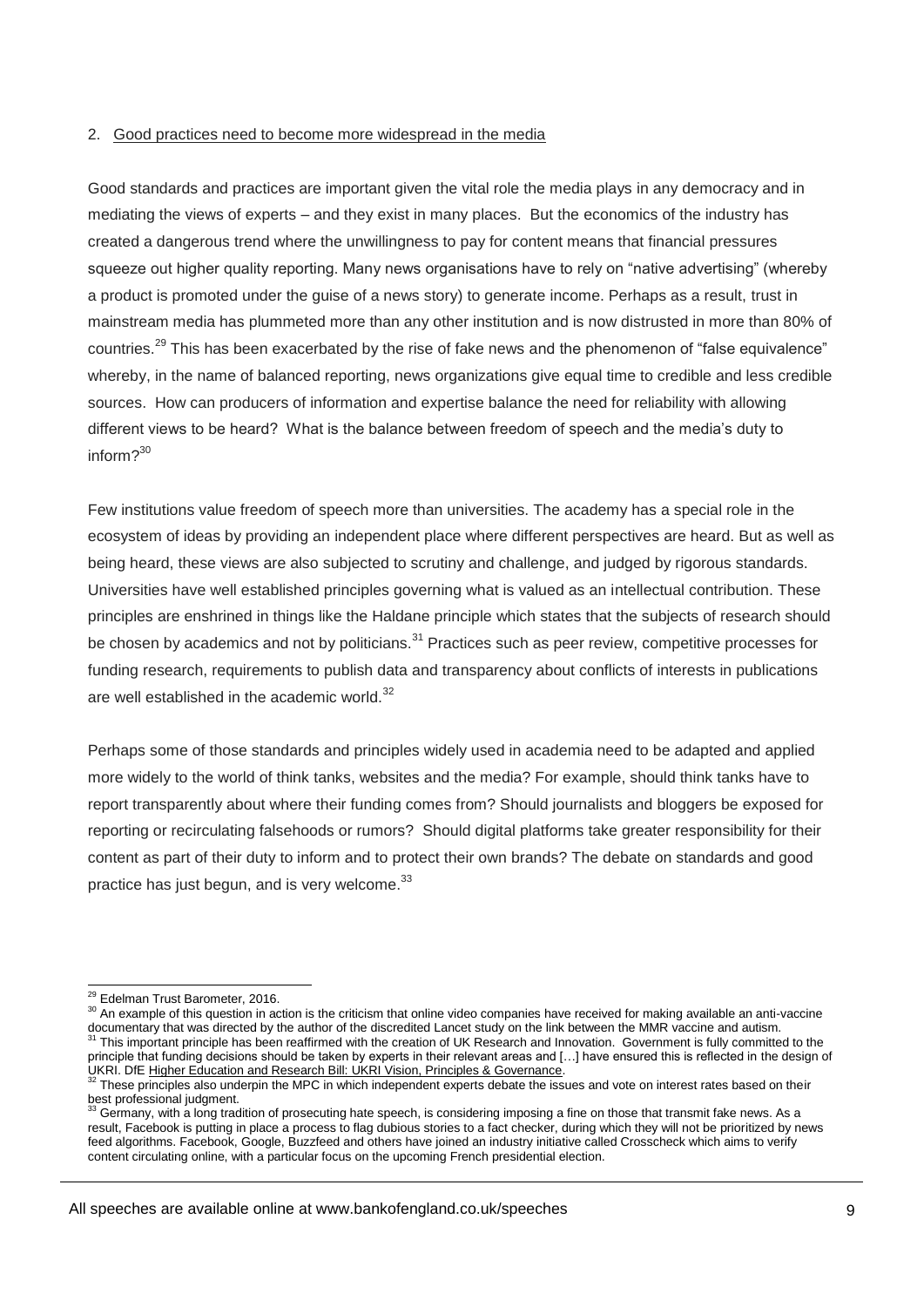#### 3. Provide the public with tools to assess trustworthiness

It is hard to imagine a return to an age when large media companies controlled the flow of information, a small number of political parties dominated the political discourse and professionals of all sorts were trusted almost unquestioningly. Therefore it is even more important for citizens to be able to assess the quality of the flood of information and opinions they receive and to differentiate facts from falsehood. The online commerce world has developed many tools to inform judgments about who to trust such as ratings provided by other consumers, feedback on the reliability of other users, and data on performance measures such as timeliness of delivery. What tools might be relevant for the world of ideas?

In some instances, traditional institutions have evolved to meet this need. NHS Direct and the National Institute of Heath Information for the Public websites are good responses to the phenomenon of patients coming to surgeries armed with reams of data and views from the internet. These authoritative websites provide a reliable source of information to discerning patients who would otherwise have to sift through sometimes contradictory information from multiple sources. In other instances, non-traditional sources of judging the quality of information have emerged. Fact checking websites (who appraise the veracity of claims made by public figures) are one example and have some similarities to peer review in academia which lends credibility (or not) to news and statements made by individuals. Fact checkers have also developed a code of conduct to enable users to assess the veracity of their work. $34$ 

There have also been examples of new institutions being created to enhance trustworthiness in areas where trust has been eroded. In the wake of the series of misconduct scandals around misselling of financial products, LIBOR and foreign exchange rigging, two institutions were established. The first, the Banking Standards Board, is focused on improving conduct standards in banks. The second, the FICC Markets Standards Board, seeks to pre-empt future problems by establishing acceptable standards of practice in wholesale financial markets. These initiatives will take time to bear fruit, but are illustrative of trying to rebuild trustworthiness when it has lapsed.

Schools and universities will have to do more to educate students to be more discerning consumers of information, and public awareness campaigns on media literacy may be warranted.<sup>35</sup> In a striking piece of research based on testing of thousands of students across the United States, the Stanford History Education Group concluded that young people's ability to reason about information on the internet could be summed up as "bleak." They tested students on whether they could distinguish an ad from a news story or whether they noticed that data came from a political lobbying group. "At every case and at every level, we were taken aback by students' lack of preparation. At present we worry that democracy is threatened by the ease at

<sup>&</sup>lt;sup>34</sup> The International Fact Checking Network's code of principles includes a commitment to non-partisanship, transparency, openness about funding sources, methodology and honest corrections. See www.poynter.org/fact-checkers-code-of-principles. <sup>35</sup> See for example Copeland, P (2016) How to Make Media Literacy Popular, The Legatum Institute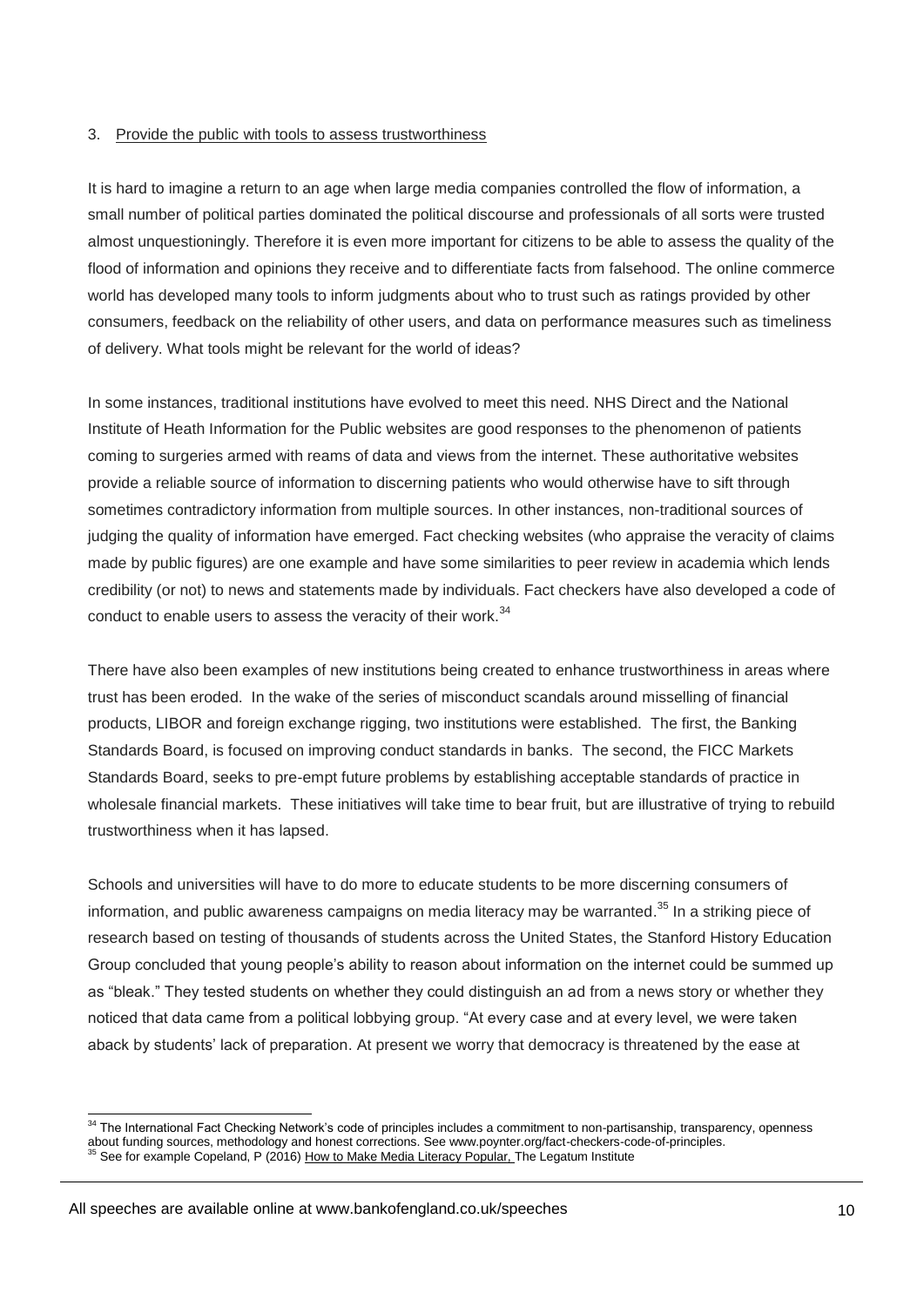which disinformation about civic issues is allowed to spread and flourish."<sup>36</sup> In a world where information is plentiful, the future of education will be about critical thinking and creating citizens with an ability to learn and make judgements.

### 4. Listen to the other side

Humans are prone to "groupish righteousness" argues Jonathan Haidt in a thoughtful book about how people come to moral judgments about important issues.<sup>37</sup> Social media exacerbates this tendency by providing the ability to communicate exclusively among the like-minded and with the shrillness enabled by anonymity. But we can all make an effort to engage with views that are different from our own and resist algorithmic channeling into an echo chamber $38$ . Perhaps there could even be algorithms that enable such bubble bursting?

At the end of the day, even when all of the facts are truthfully established, differences of opinion can legitimately exist, even amongst experts. Institutions like the Oxford Union were established "as a forum for discussion and debate at a time when the free exchange of ideas was a notion foreign to the restrictive university authorities." Arguably we need such institutions in all parts of society more than ever where thesis can meet its antithesis and hopefully create a new synthesis. All of us as individuals have a responsibility to be more open and to engage respectfully with different views if we are to have a constructive political debate about the issues that matter to all of us.

#### 5. Manage the boundary between Technocracy and Democracy carefully

How can we get the balance right between that which needs to be decided by experts versus politicians? Not surprisingly, the growth in the space occupied by experts, in part because many decisions are increasingly technical, can foster resentment of unelected individuals making decisions that have huge social consequences. Problems often arise when experts try to be politicians or when politicians try to be experts. Clarity about these roles and accountability to reinforce that clarity are essential.

I have spent much of my career managing that boundary. In the UK civil service, there is the Northcote-Trevelyan principle which ensures that recruits are selected on merit and not through political patronage and the well-established practice that "civil servants advise and Ministers decide." At both the World Bank and the IMF, the job of the "expert" staff was to provide the best technical advice and if there were political trade-offs to be made, they were done at the level of the Board, which represented the 189 member country governments. If experts cross that line, they undermine the credibility of their expertise and

<sup>&</sup>lt;sup>36</sup> Evaluating Information: the Cornerstone of Civic Online Reasoning, Stanford History Education Group, pp 4-5.

<sup>&</sup>lt;sup>37</sup> Haidt, J (2013) The Righteous Mind: Why Good People are Divided by Politics and Religion, London: Penguin Books

<sup>&</sup>lt;sup>38</sup> A good example is the recent debate on whether or not migration was the cause of the fall of the Roman Empire between Mary Beard, a well-known historian, and Aaron Banks, a UKIP supporter (see [here](https://www.theguardian.com/books/2017/jan/16/mary-beard-arron-banks-eu-ukip-twitter-rome) for more details).